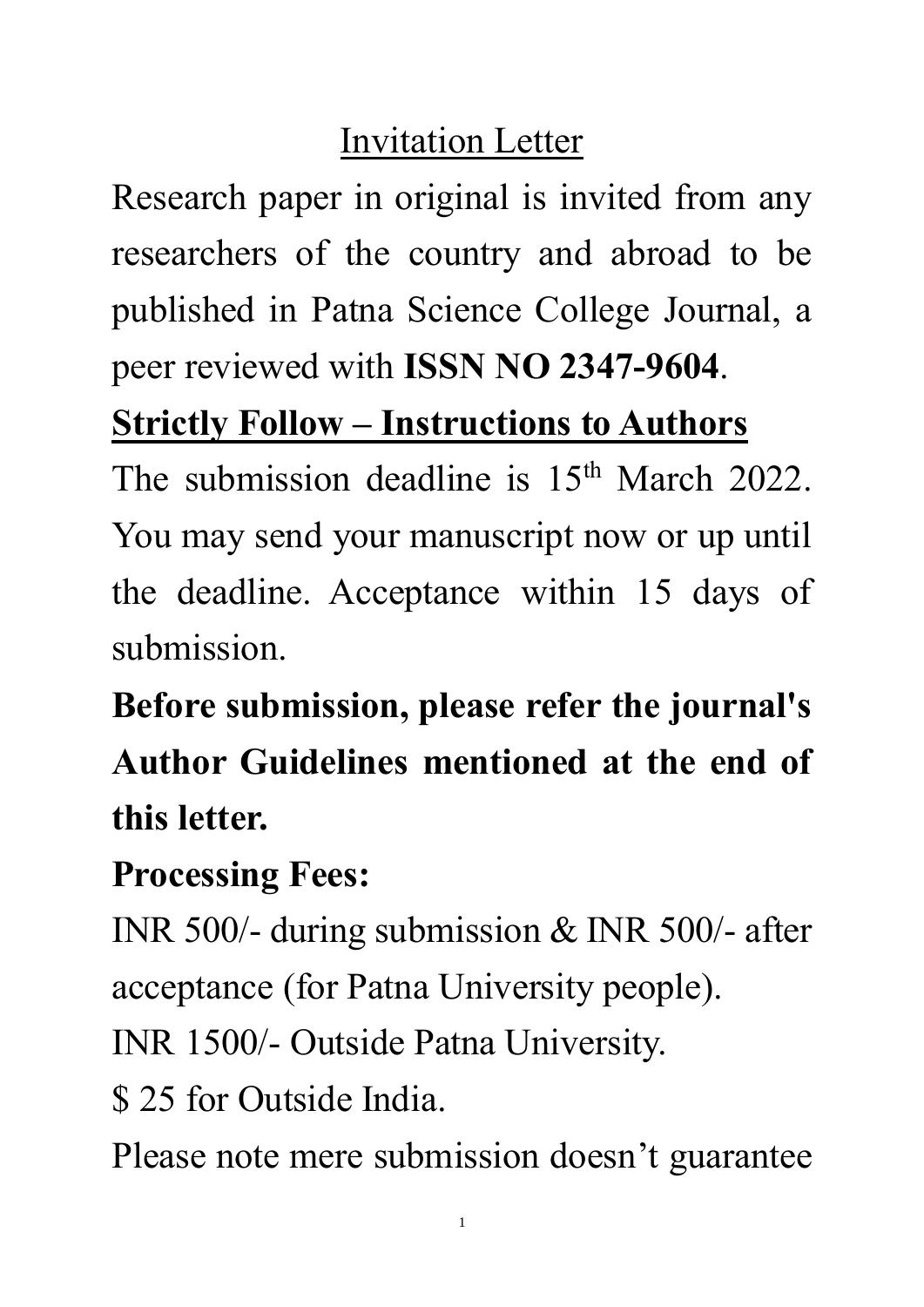the acceptance and publication.

Email: [patnasciencecollegejournal@gmail.com](mailto:patnasciencecollegejournal@gmail.com) Hardcopy: Executive Editor, Patna Science College Journal, Patna – 800005

Processing fees may be submitted in account after the acceptance.

Contact No - 9473240391

9560610622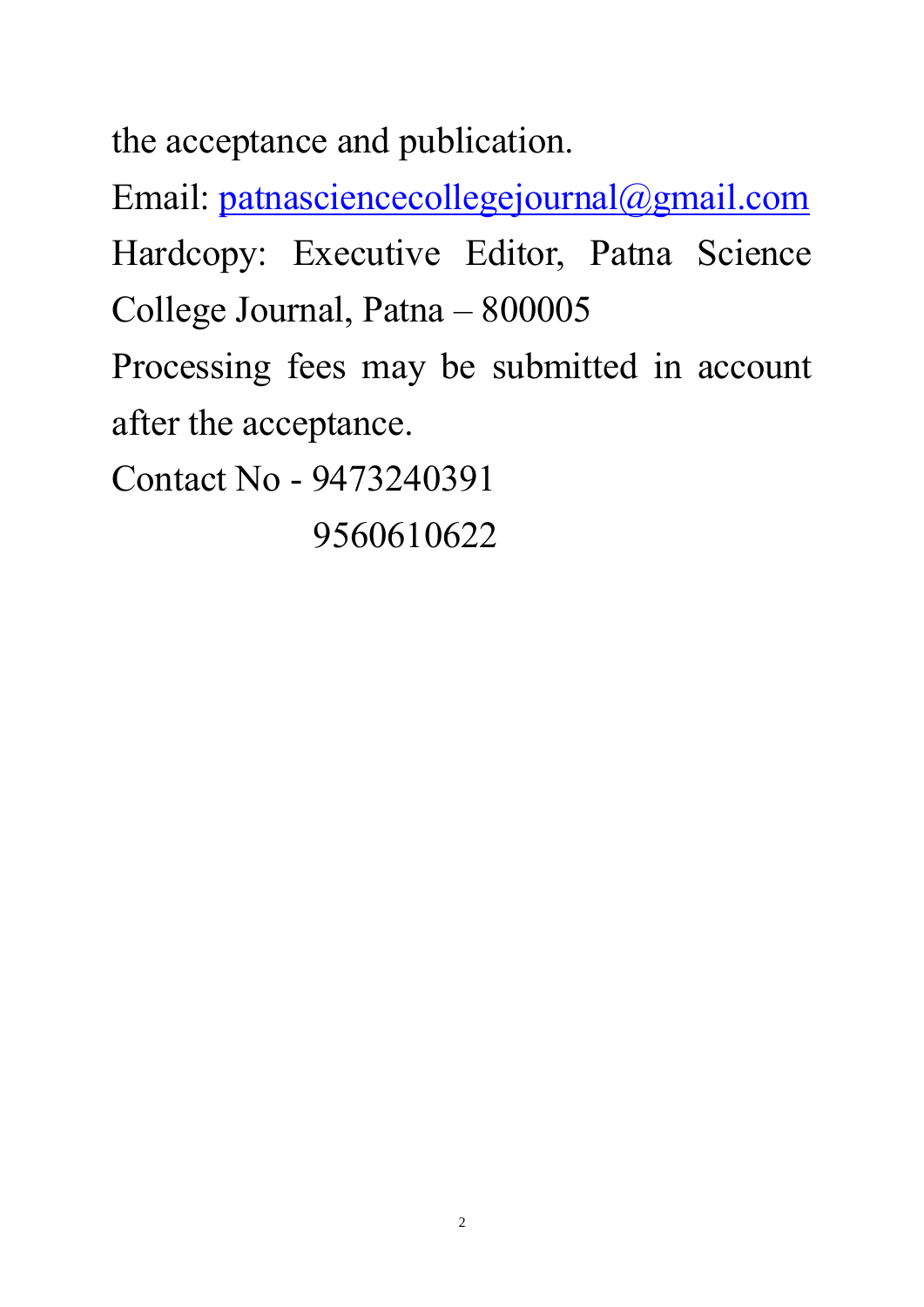### **Journal of Patna Science College Guidelines for Authors**

#### **1.General**

Patna Science College is a board- based, peer -reviewed, leading national journal. This journal is of special interest to: Toxicologists, zoologists, Botanists, Microbiologists, Environmental scientists, Biotechnologists, Industry R and D organizations

Journal is published annually

The journal publishes research papers (not exceeding 4000 words), Short communications (not exceeding 1000 words) and review papers (not exceeding 6000 words).

**All** the papers published in the journal, are reviewed by a group of referees for their scientific merit. Manuscript decisions are solely based on the results of peer reviews and to eliminate bias, reviewers receive manuscript with blind title page.

Non -refundable Editor Fee (Reg.cum Proc.Fee) must accompany each paper. The fee details are as follows:

#### **For India-Rs. 500.00**

#### 2. **Manuscript Preparation**

**Manuscript** should be computer typed in double spacing on one side of good quality A4 size white paper, leaving wide margin on both sides.

Prepare the manuscript strictly as per guidelines given here.

a. **Use** stranded symbols of units: -

Km, m, cm, mm, micrometer, A, nm,kg,g,mg,microgam,mol(mole),l(liter),ml(milliliter), ul(micro liter), e V (electron-volt), yr(year), wk(week),d(day),hr(hour),min(minute),s(second),ms(millisecond),us(microsecond ),ppm(parts per million),'c (centigrade),SD (stranded deviation),SE(stranded error),CV (coefficient of variation),po (per os),sc(subcutaneous),ip(intraperitoneal), iv(intravenous),mg/l(milligram per liter),m/s (meter per second), g/l( grams per liter).

For enzymes, use the trivial names as recommended by the IUPAC- IUB commission. For abbreviations, Standard International practices should be used. Full form of all abbreviations should be given at their first citation in the text.

b. **Tables** should be computer typed in MS word table format on separate pages and numbered using Arabic numerals.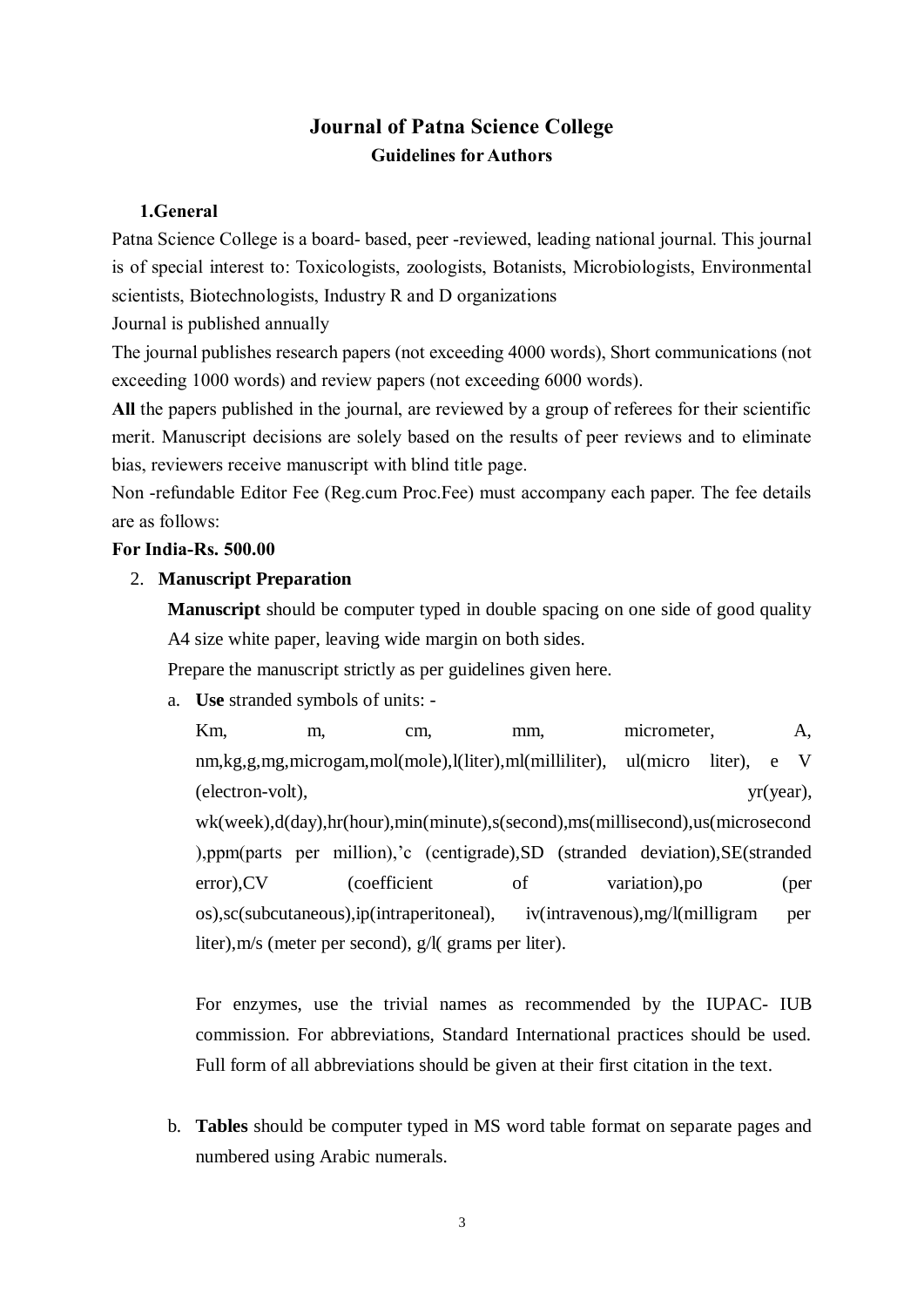- c. **Figures**/Illustrations / photographs in duplicate (Computer printouts) should be sent. They should be prepared in quality art work or by machine for direct photoreproduction. color figure can also be printed. Figures must be submitted separately in JPEG (joint photographic expert group) or TIFF (tagged image file format) or EPS (encapsulated post-script) with a resolution between 300-600 dpi. All the legends should be typed on separate pages and be numbered consecutively with Arabic numerals ().
- d. **Page 1** of paper should contain (i) Title of the paper (ii) Author(s) (iii) affiliations (iv) Running shortened title, (v) Postal address, and phone numbers with corresponding author, (iv)E-mail ID for correspondence (vii)Total number of tables and Illustrations/figures in the paper.
- e. **Page 2** should contain the title followed by the Abstract (about 200 words) 4-5 key words and text proper. To facilitate the review process, there should be no names (s) and address(es) of the author(s) on this and the subsequent pages of the text. **Abstract** should be in single paragraph and indicate the significant finding with data range and conclusions. It should be in such a form that abstracting periodicals could use it without modifications.

**Key words** should adequately index the subject matter.

**Text proper** should be subdivided into sections: Introduction, Materials and Methods, Results and Discussion, Acknowledgement and references.

- **Introduction** should include precisely the aim of the study. It should be as concise as possible with no sub-headings. Exhaustive reviewing of literature should be avoided. Only necessary and latest ones which are required to indicate the reasons for the research undertaken and essential background should be given.
- **Materials and Methods** should be sufficiently detailed to enable the experiments to be reproduced. The techniques and methodology adopted should be supported with stranded references.
- **Results and Discussion** should be combined. Results may be split into subheadings. Data emerging out from the study should be includes, arranged in the unified and coherent sequence, should be statistically analyzed and level of significance should be given. The same data should not be presented both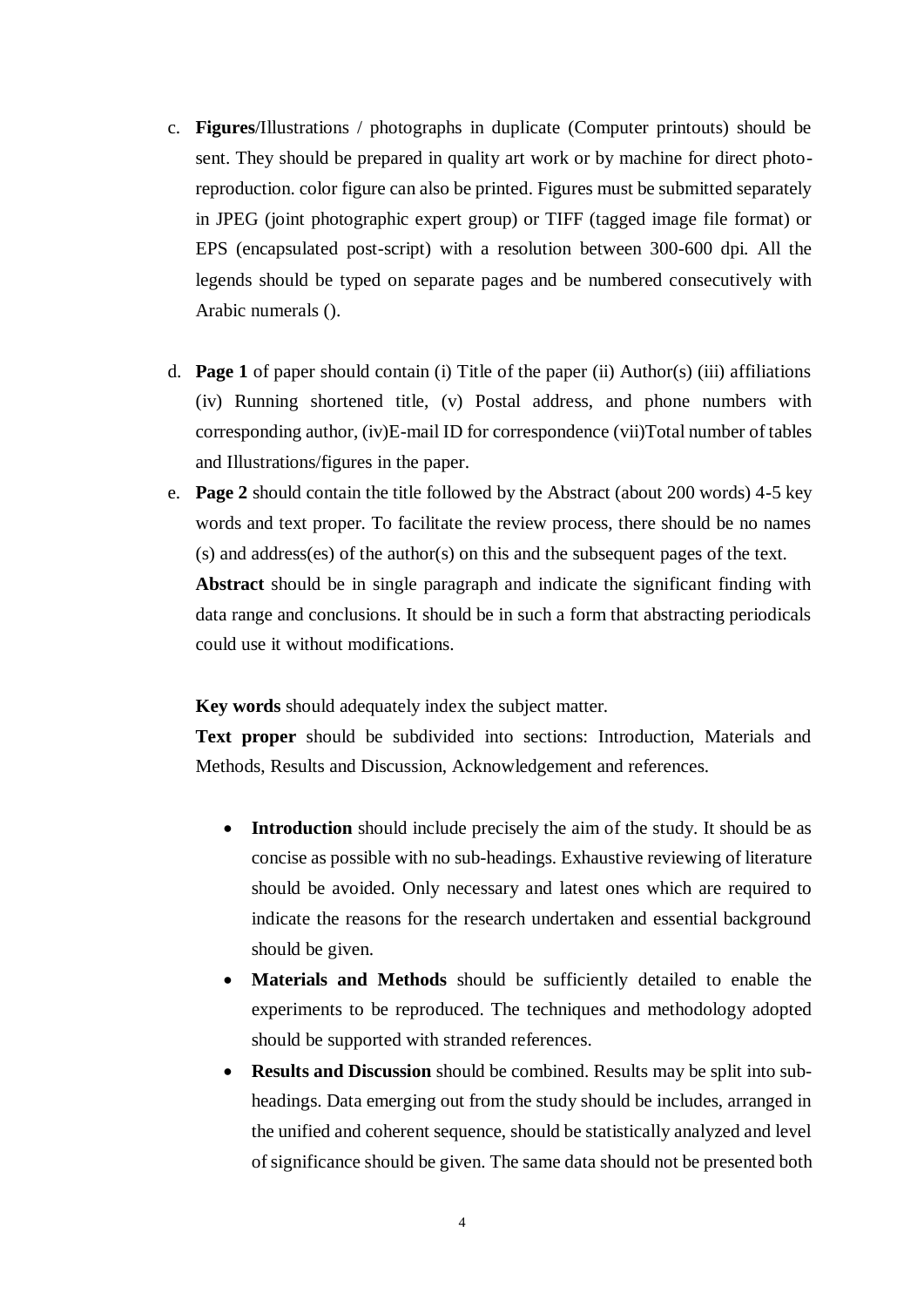in tubular and graphic forms. Only necessary tables and figures should be given. Long confused and irrelevant discussion should be scrupulously avoided. It should deal with interpretations and the conclusions drawn, based on results and supported by relevant latest references. Repetition of data, statements and expressions should be curtailed.

- **Acknowledgement** (on separate page) should include the names of those who contributed substantially to the work described in the manuscript but do not fulfill the requirements for the authorship. It should also include sponsors /funding agency of the project of which the work described in a part.
- **References** should be cited in the text by the surname of the author(s) and the year. In case of more than two authors, surname of the first author followed by et al. and the year should be cited in text.

 **In the** list of references (reference section) at the end of paper, full and complete references should be given in the following style and punctuation, arranged alphabetically by first author's surname.

#### **Paper in a Journal**

Yogamoorthi, A; Artificial UV-B induced changes in pigmentation of marine diatom coscinodiscus gigas. Journal of ecology.,28,327-330(2007). Hung, Jui Min, Chang Yu Chen, Yeong Shing Wu and Chih Jen Lu: Evaluation of specific biological heat potential of oily wastewater in an autothermal thermophilic aerobic treatment system. Journal of ecology.,29,655-660(2008)

#### **Book**

APHA; standard methods for examination of water and wastewater.21<sup>st</sup>Edn.APHA, AWWA, WPCF, Washington DC, USA (2005). Zakrzewski, Sigmund F; Environmental Toxicology. Oxford University Press, inc, New York, 3<sup>rd</sup> Edn. (2002).

#### **Chapter in a Book**